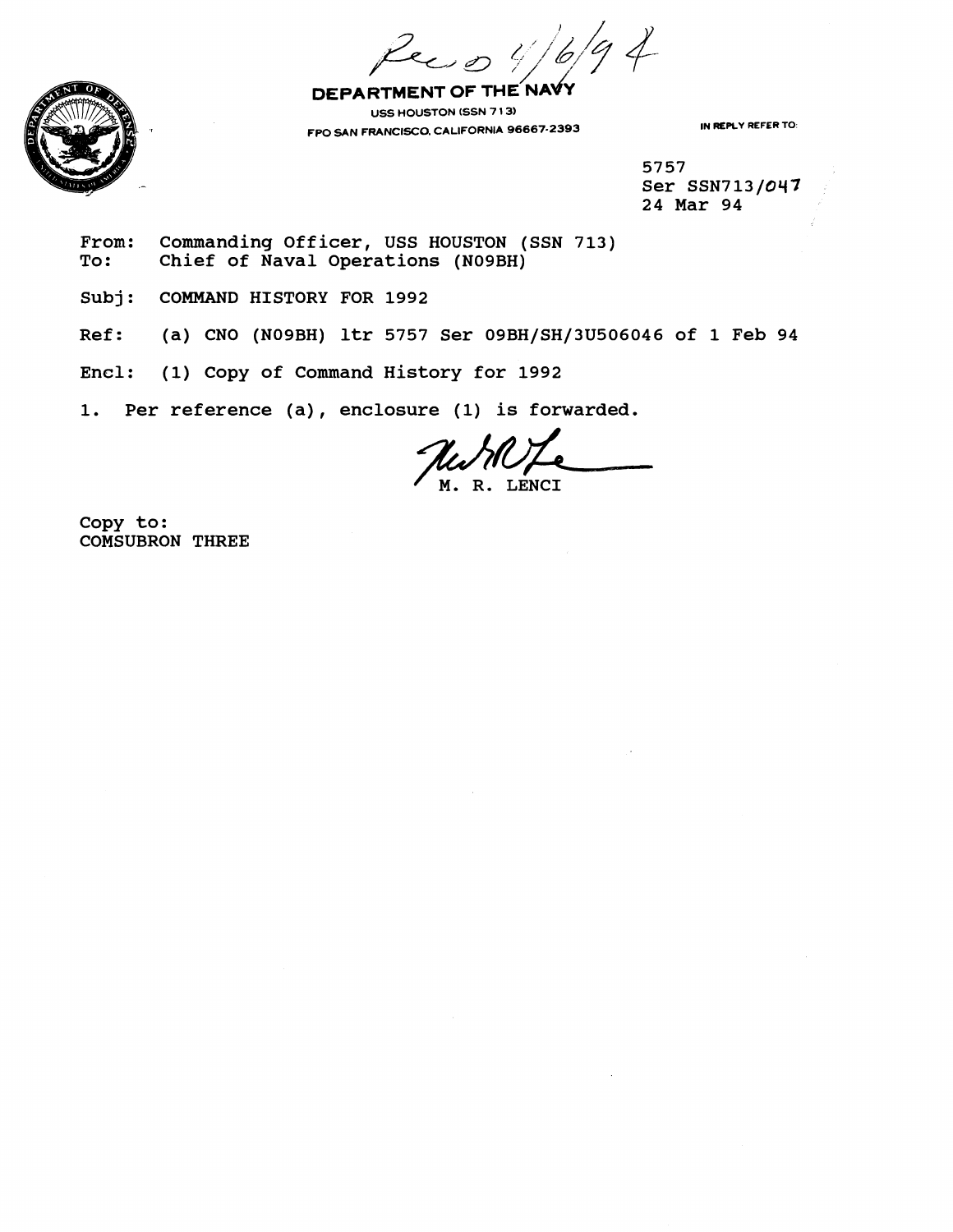

**7** 

### **DEPARTMENT OF THE NAVY**

**USS HOUSTON (SSN 713) FPO AP 96667-2393 IN REPLY REFER TO** 

**5750 Ser SSN713/012-93 11 Jan 93** 

**From: Commanding Officer, USS HOUSTON (SSN 713) To: Director of Naval History (OP-09BH), Washington, DC 20374-0571** 

**Subj: COMMAND HISTORY FOR 1992 (OPNAV REPORT SYMBOL 57650-0571)** 

**Ref: (a) OPNAVINST 5750.123** 

**Encl: (1) Command Mission** 

- **(2) Command History**
- **(3) Biography and Photograph of CO, USS HOUSTON (SSN 713)**
- **(4) sailing List of USS HOUSTON (SSN 713)**

**1. Per reference (a), enclosures (1) through (4) are forwarded.** 

 $\ddot{z}$ 

**M. R. LENCI** 

**copy to: COMSUBPAC (Code N1) COMSUBPAC REP WEST COAST COMSUBGRU 7 COMSUBRON 3**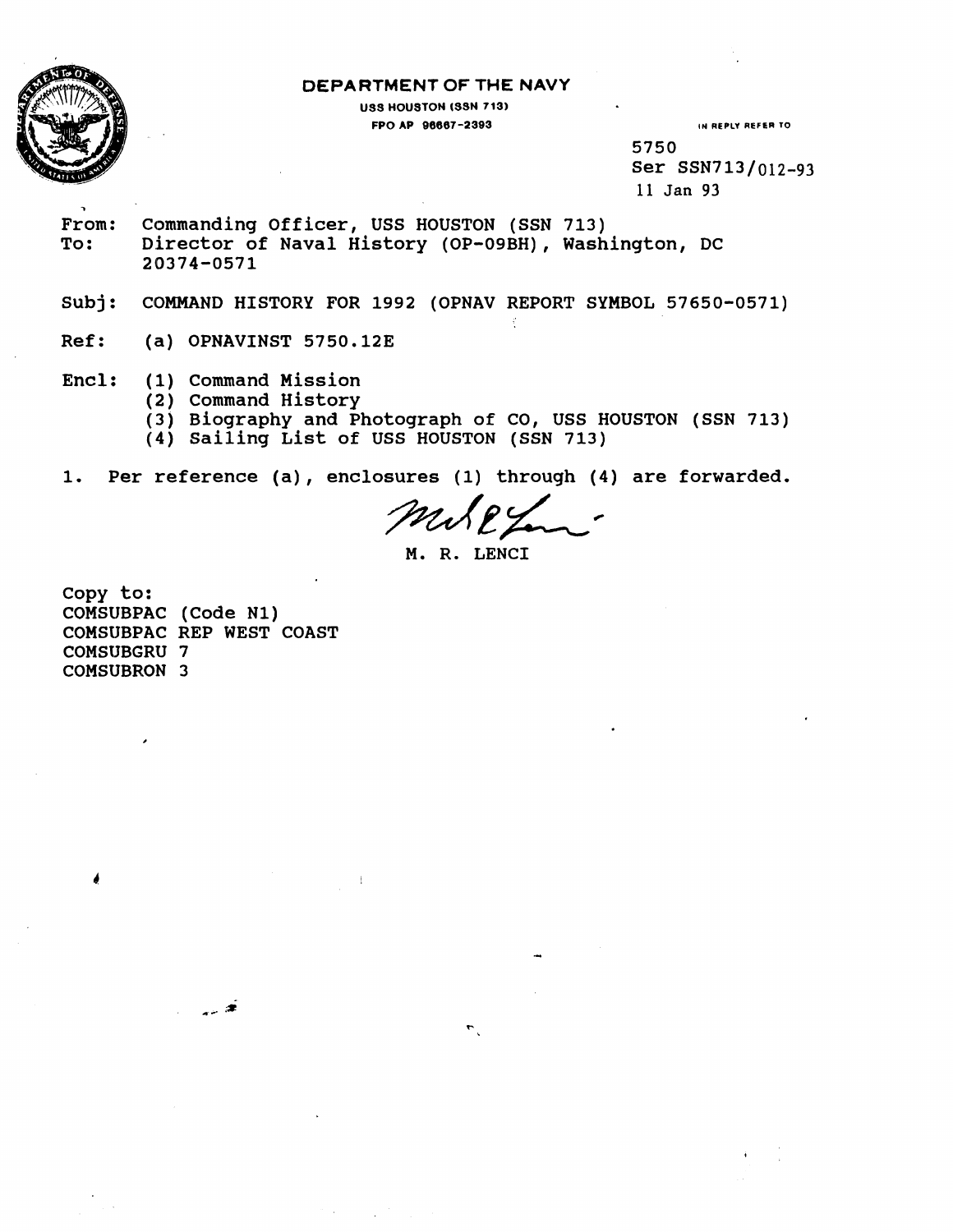# **MISSION OF COMMAND**

**USS HOUSTON (SSN 713) is a Los Angeles Class Fast Attack**  Submarine assigned to Submarine Squadron THREE located at the Naval Submarine Base, Point Loma, California. USS HOUSTON's **peacetime mission is to develop proficiency through training to fully employ all of the capabilities of a nuclear attack submarine.** 

ه بر

 $\mathcal{L}^{\pm}$ 

 $\mathbf{r}_{\text{c}}$ 

**Encl (1)**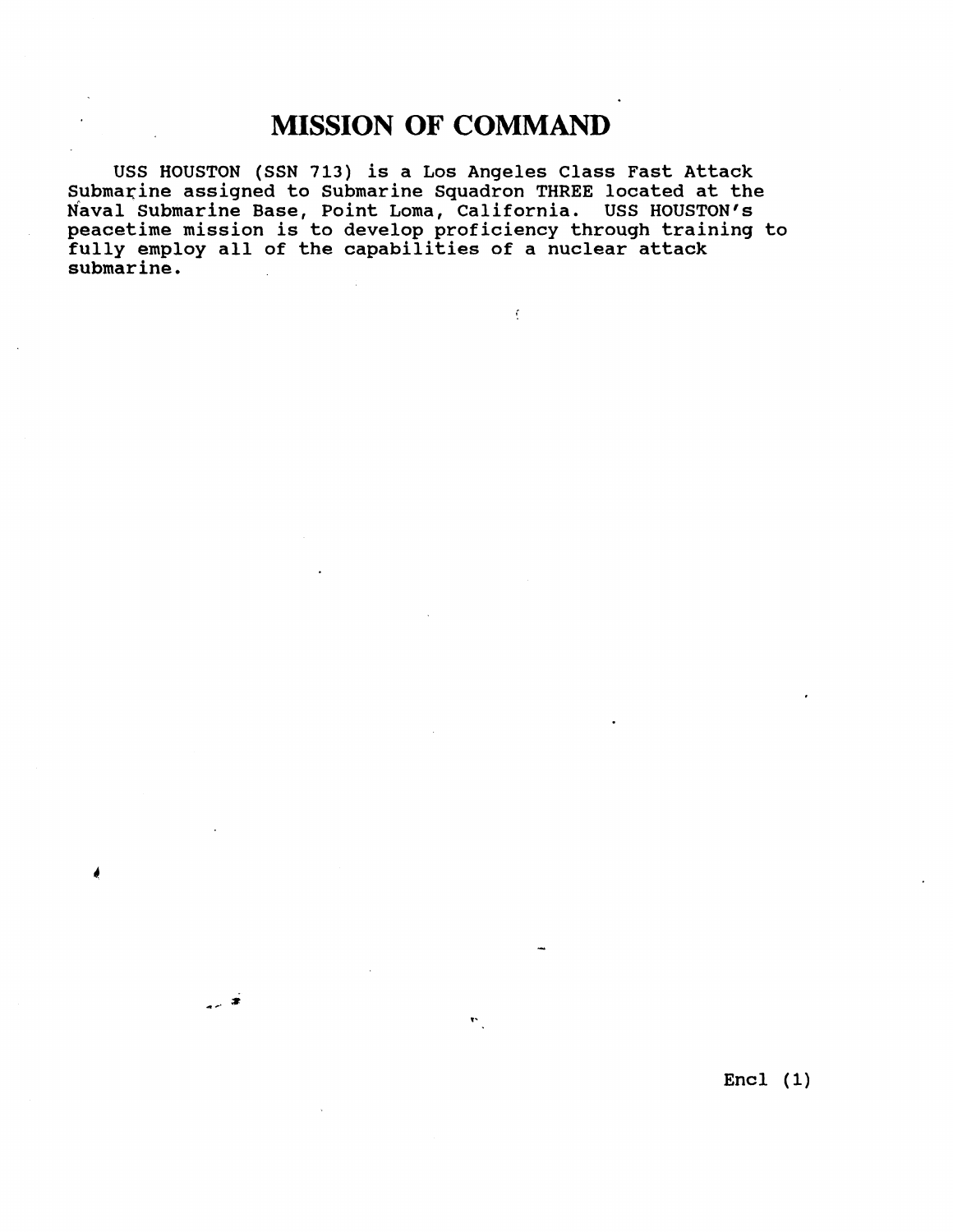# **USS HOUSTON (SSN 713) COMMAND HISTORY 1992**

During the calendar year 1992, USS HOUSTON (SSN 713) was homeported in San Diego, California. The HOUSTON maintained a high level of operational readiness, and deployed to the Western Pacific on 3 November 1992.

 $\mathbf{f}$ 

#### 1. **COMMAND OROANIZATION:**

COMMANDING OFFICER 01 JAN - 12 AUG 13 AUG - 31 DEC

CDR G. A. WALLACE, USN CDR M. R. LENCI, USN

EXECUTIVE OFFICER LCDR W. S. GRAY IV, USN

CHIEF OF THE BOAT MMCM(SS) R. J. BLACK, USN

## **2. IMMEDIATE SUPERIOR IN COMMAND:**

| <b>JAN-NOV</b> | <b>COMSUBRON THREE</b> |                  | CAPT T. J. FLANAGAN |
|----------------|------------------------|------------------|---------------------|
| <b>NOV-DEC</b> | COMSUBGRU SEVEN        | CAPT T. B. FARGO |                     |

## **3. COMMAND HISTORY:**

a. January. HOUSTON conducted special operations for the Central Intelligence Agency (CIA) and was awarded the CIA'S Meritorious Unit Citation for her performance. In addition, HOUSTON completed TOMAHAWK Weapon Certification and a Communications Readiness Examination with excellent results.

b. February. HOUSTON conducted an extensive upkeep period in San Diego.

c. March. HOUSTON conducted local operations and prepared for the Operational Reactor Safeguards Examination.

**1** d. April. HOUSTON conducted local operations and successfully completed an Operational Reactor Safeguards Examination.

e. May. HOUSTON conducted Swimmer Operations off the coast of Hawaii and was the first 688 Class Submarine to successfully accomplish Lock-out/Lock-in, Snag and Tow, and Dry-Deck Launches during this joint service exercise.

 $\mathbf{P}$  **P**  $\mathbf{P}$  **P**  $\mathbf{P}$  **P**  $\mathbf{P}$  **P**  $\mathbf{P}$  **P**  $\mathbf{P}$  **P**  $\mathbf{P}$  **P**  $\mathbf{P}$  **P**  $\mathbf{P}$  **P**  $\mathbf{P}$  **P**  $\mathbf{P}$  **P**  $\mathbf{P}$  **P**  $\mathbf{P}$  **P**  $\mathbf{P}$  **P**  $\mathbf{P}$  **P**  $\mathbf{P}$  **P**  $\mathbf{P}$  **P** f. June. HOUSTON successfully'completed a Tactical Readiness Evaluation and participated in RIMPAC '92, a joint operation with the Japanese Navy.

 $Encl$  (2)